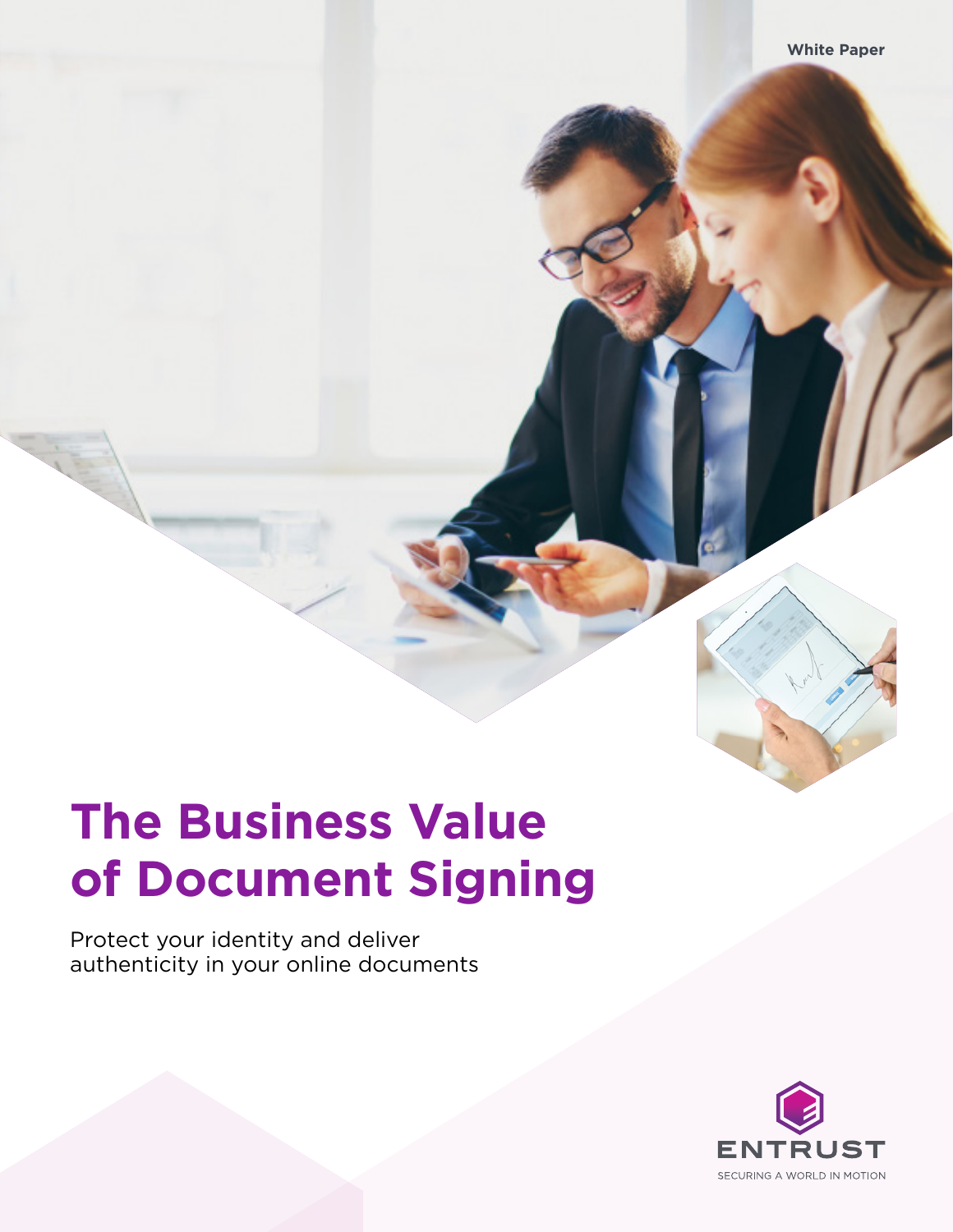# Table of Contents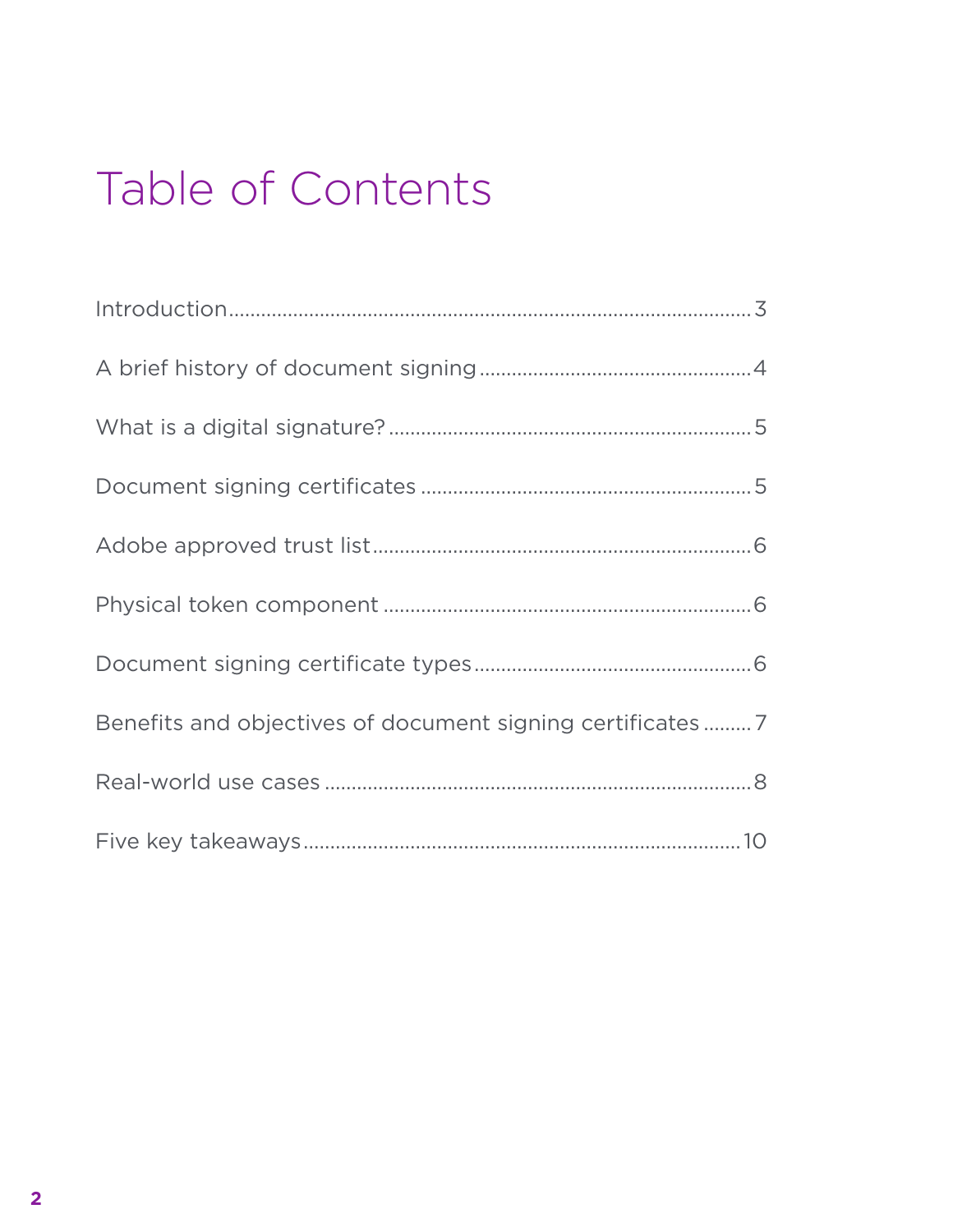#### **INTRODUCTION**

### Protect your identity and deliver authenticity

Document signing certificates enable organizations to digitally sign Adobe, Microsoft Office, and other document types, marking them with visual trust indicators that verify the publisher's identity — an indication that the document has not been altered.

With document signing certificates, organizations can authenticate documents, allowing for secure and efficient electronic transmission of official papers, including legal documents, invoices, engineering plans and diagrams, diplomas, and charters while reducing costs associated with printing and maintaining paper files.

#### THIS WHITE PAPER WILL DISCUSS:

- The history of document signing
- What digital signatures are and how they function
- The benefits and objectives of implementing document signing certificates
- Real-world use cases of document signing certificates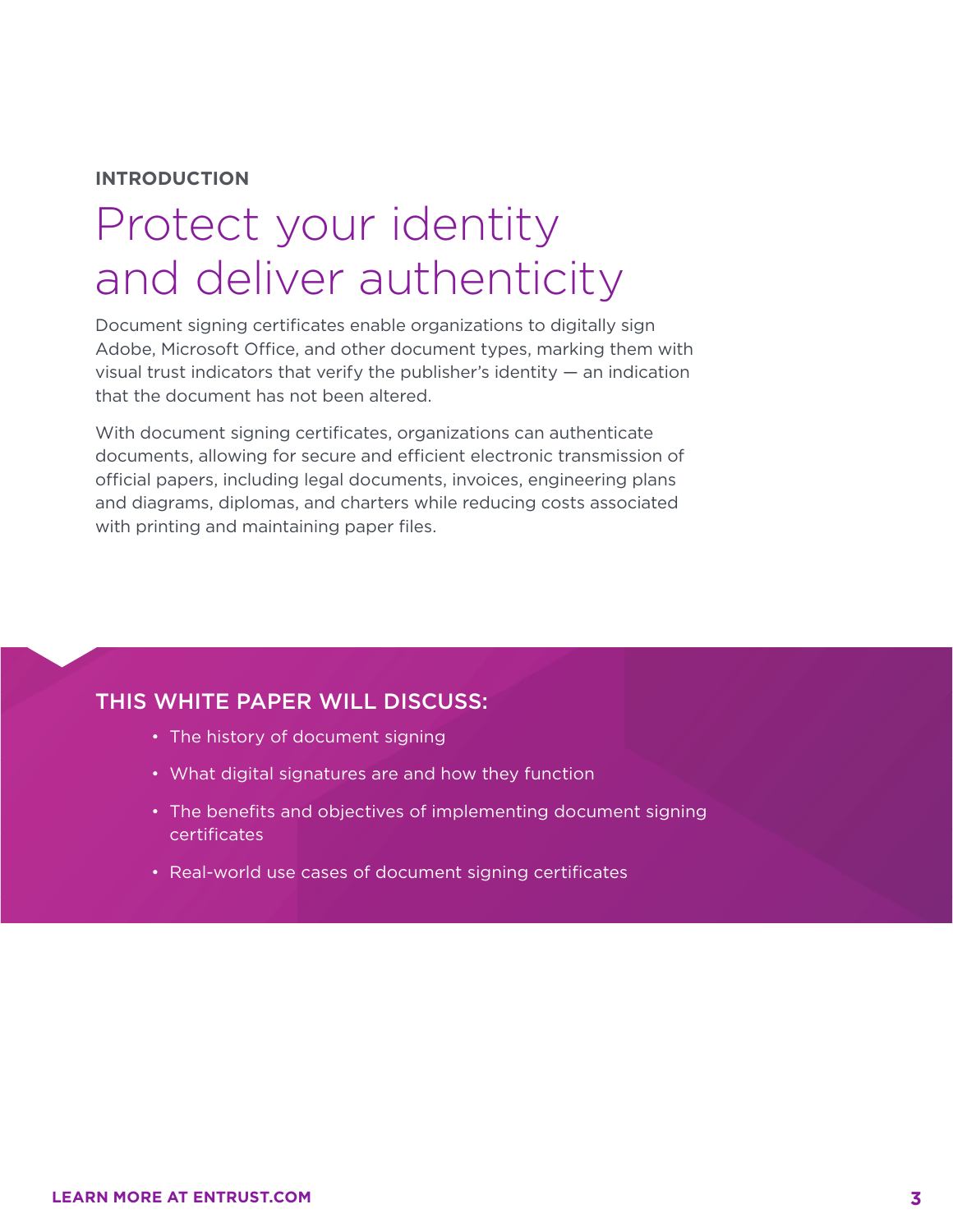# A brief history of document signing

It would be hard to pinpoint the first ever human document. For millennia, humans have been scrawling notes on walls, stone tablets, and parchment, onward through to today where most of us use digital tools to communicate. Along the way, standardized languages and methods for authenticating documents have been developed.

In 1069, Spanish nobleman El Cid made his mark on a military document<sup>1</sup>, signing his name so that those who received that document would know it was truly written by him. This is the earliest historical record of a notable person using a handwritten signature to validate a document.

Until very recently, written signatures were the primary means of substantiating documents. In our modern computerized world, signatures have gone digital, with the United Nations officially recognizing digital signatures in 1996. Through the use of digital certificates, people are now able to sign emails, documents, and all other kinds of digital media. This not only improves efficiency, but is also the most secure method of authenticating documents in human history.

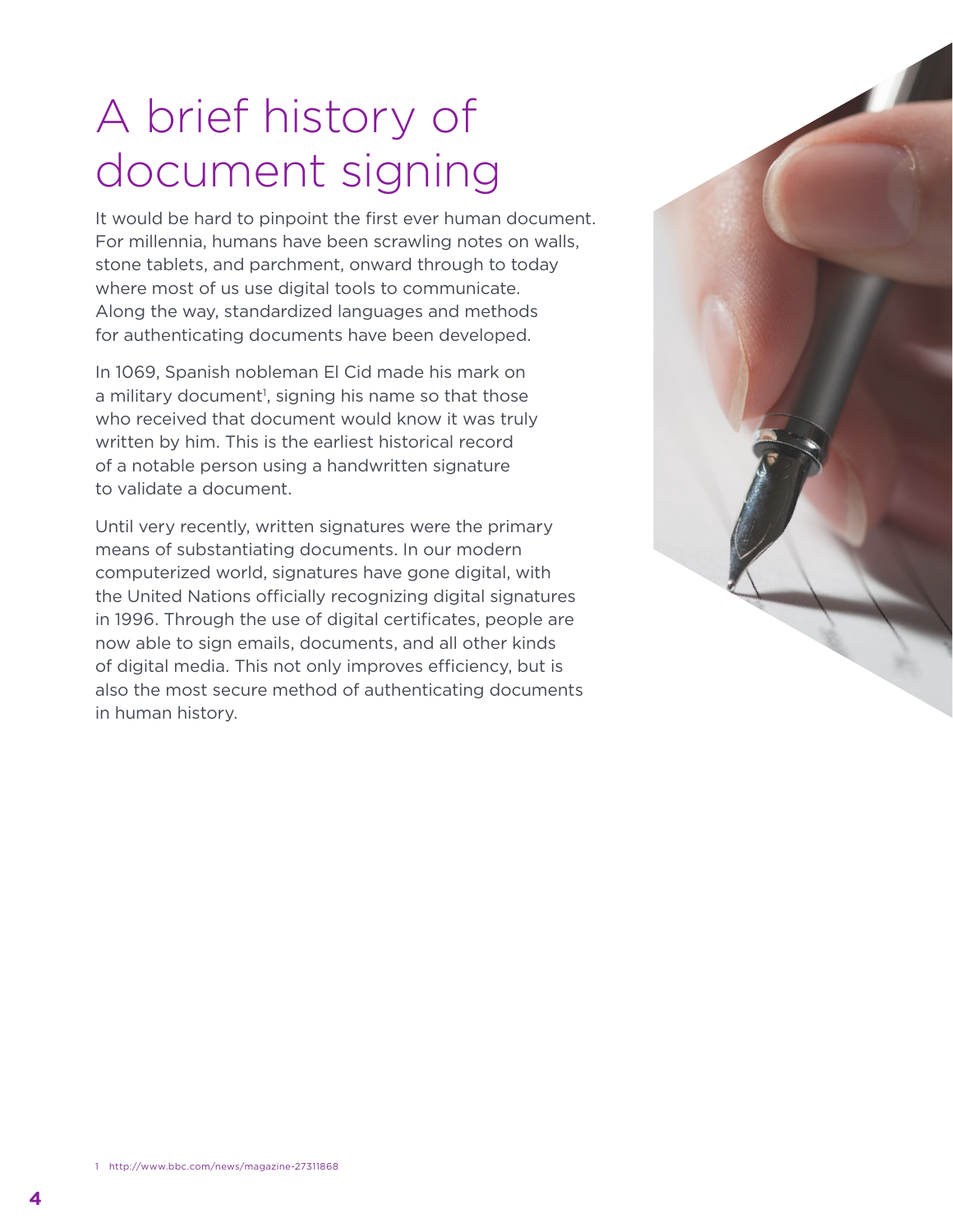# What is a digital signature?

Digital signatures have three main features:

- 1. Identity assurance
- 2. Data integrity
- 3. Non-repudiation

Any recipient of a document signed with a valid digital signature gains trust and confidence that the document is authentic and its contents have not been altered. Digital signatures are legally binding due to this identity assurance and data integrity. The non-repudiation of digital signatures is of enormous benefit to those who wish to use digital signatures in place of traditional, handwritten signatures, because it means the authenticity of the signature cannot be denied.

## Document signing certificates

Document signing certificates support digital signature for Adobe, Microsoft Office, and other documents to secure legally binding documents. Document signing certificates can be created on any desktop to create trusted document verification in real time.

Visual trust indicators show recipients that the sender's identity has been verified by a trusted certification authority (CA) and the document has not been altered during transmission. While paper signatures provide static proof of a document's authenticity, digital document signing certificates provide real-time assurance throughout the document's lifetime, as any changes made after a document is digitally signed are indicated and render the original signature invalid.

Many large governments and organizations depend on digital signatures to sign, protect, and transmit official documents. As a result of their dynamic nature, digital document signing certificates have become the standard of digital-signing efficiency, and they have proven to be a reliable tool since their introduction to the world as a feature of the enterprise email software Lotus Notes 1.0 in 1989.

Over the last few decades, technology and software have advanced. In 1990, Microsoft Word became the most widely used word processing software, and Adobe introduced the Portable Document Format (PDF) in 1993. As Word documents and PDFs became more prevalent, the need to sign documents — and not just emails — started to grow.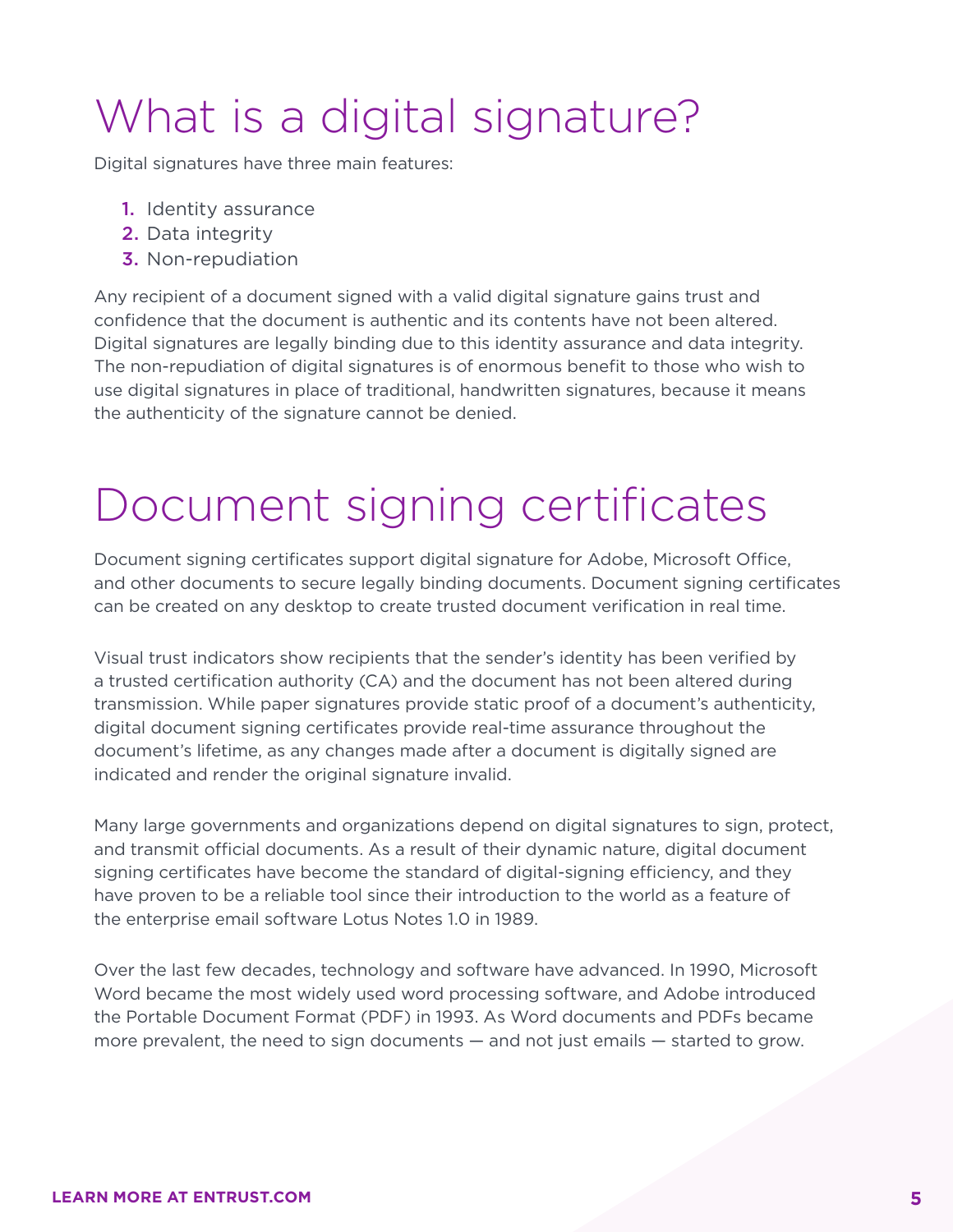# Adobe approved trust list

Aligning the development of digital signature technology with the makers of the software for which it is designed to sign plays a pivotal role in improving the effectiveness of document signing certificates and the overall user experience of digitally signing Adobe PDFs and Microsoft documents. The Adobe Approved Trust List (AATL) is one such program that improves the effectiveness of document signing certificates on Adobe PDFs. CAs are qualified and then added to a Trusted Identity List (TIL) maintained by Adobe. The CA submits an application along with their root certificates to Adobe so that Adobe Acrobat and Reader can check that the signed PDF is secured by a valid certificate that is chained up to the corresponding root certificate on the TIL. The requirements to become a member of this program are extensive. The list promotes the values of digital security, authentication, and trust, including generating and storing key pairs in a medium that prevents exportation and duplication, demonstrating the use of strong identification and authorization procedures, and passing a certification authority third-party audit (such as the WebTrust audit for CA) within 18 months of applying to join the program.

# Physical token component

Public key pairs are generated on hardware security modules (HSMs) that store the private key. HSMs are highly secure so that the private key cannot be exported or used by another party to make a signature. Some CAs provide cryptography as a service by offering hosted HSMs, or an HSM can be purchased and managed on-premises. Certificate signing keys can also be stored on a USB token — often used for low-volume use cases. The minimum requirement for storing signing certificate keys has been established at FIPS (Federal Information Processing Standards) 140-2 Level 2, which requires that the hardware have features such as tamper-evident coatings or seals and security parameters inside the module.

# Document signing certificate types

Document signing certificates can support a variety of digital signing scenarios, including signatures for individuals, groups, or organizations. Additionally, document signing certificates can also support manual or automated signing, making them both a flexible and efficient digital signing option.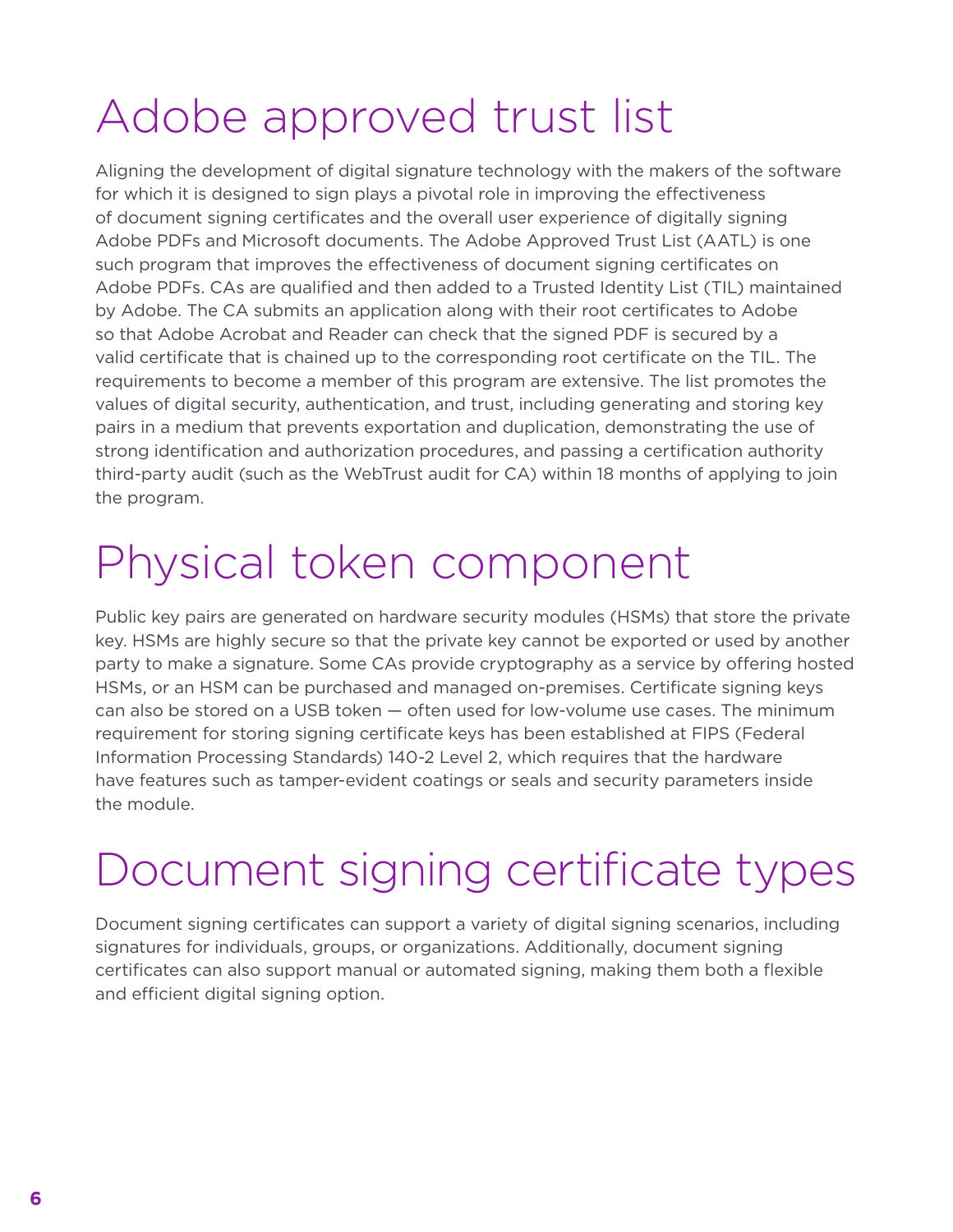## Benefits and objectives of document signing certificates

### **Data integrity**

Think of digital signing like putting a stamp or seal on a traditional document. Centuries ago, you could tell if a message had been tampered with if a seal was no longer intact. The invention of digital signing and hashing offers a similar way to ensure a document has not been altered. The signatory, in both cases, is the person putting their final stamp of approval on the document.

But how does this process work?

The publisher cryptographically hashes the document into a fixed length number (i.e., 160-bits, 256-bits, etc.). The length is fixed for efficiency so that the hash for books such as "Jack & Jill" and "War and Peace" will be the same length. The hash is encrypted using the private key. The document, encrypted hash, and certificate string are provided to readers. The readers decrypt the hash with the public key, which is in the document signing certificate(s). The reader also hashes the document. The reader then compares the two hashes. If they match, the publisher has signed the document and the reader verifies that the document content has not changed.

### **Trusted identity**

Most publicly trusted digital certificates, including document signing certificates, require third-party identity verification, which is usually carried out by a CA.

In order for the document signing certificate to establish trust, the CA generates a root certificate, which software developers embed into their applications. The root certificate acts as the link in the chain of trust between the CA and the software.

In the case of document signing, a signature may contain an identity  $-$  the organization name, department, and an email address of the individual or group that will be signing the documents. When signed, the identity will be displayed on the document to let the recipient know who signed it and when it was signed.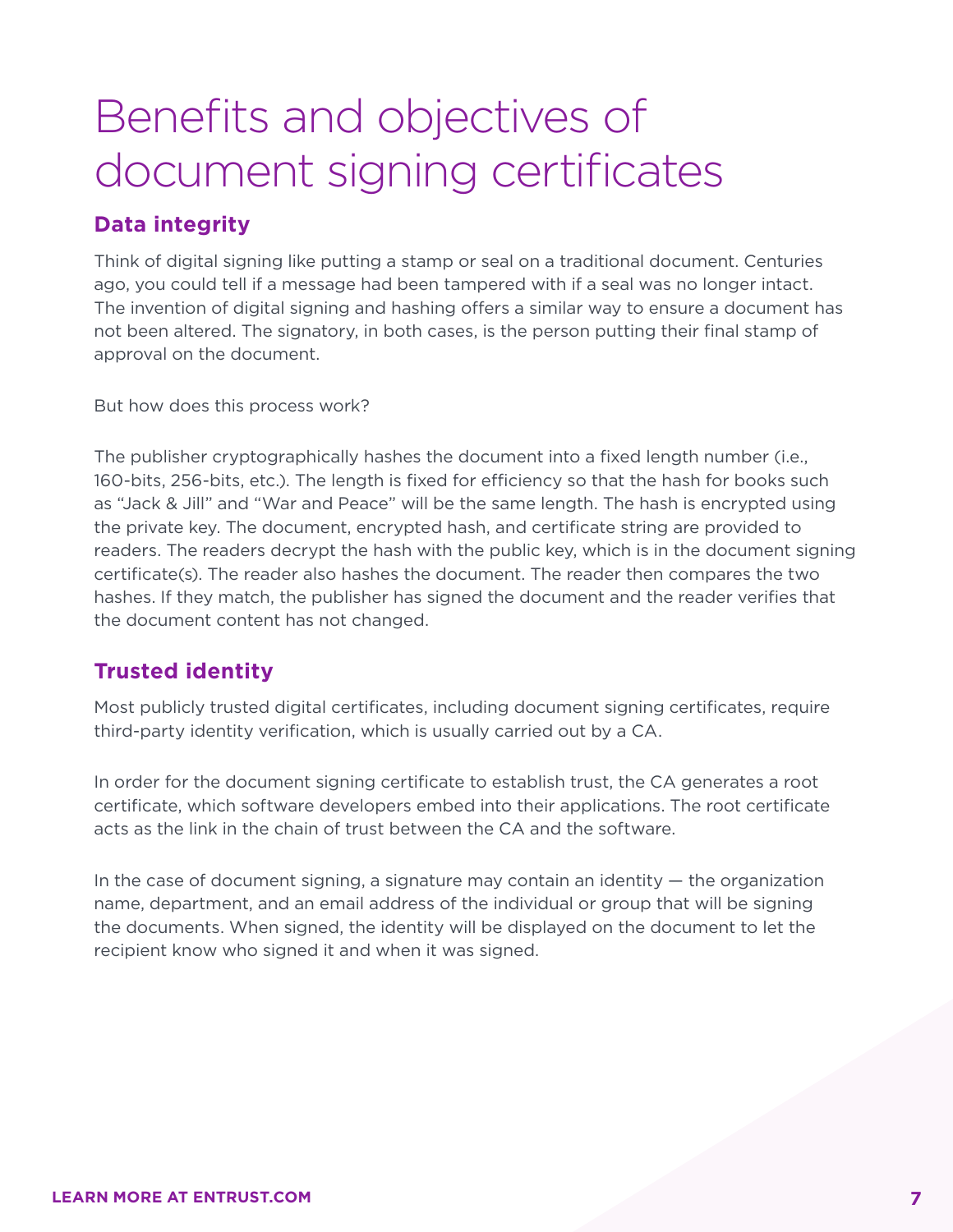### **Trusted identity (cont.)**

The software displaying the signature acts as the third-party verification and is embedded within the certificate root chain. The signature display provides assurance to the end-user that they can trust the information in the document, that the information comes from the expected source, and, combined with the data integrity aspect, the information contained in the document is what was written by the signatory.

Any organization can set up its own public key infrastructure to issue digital certificates for signing; however, privately issued certificates will not be trusted by other public devices. This means that you need to use a third-party CA if you want to get automatically, publicly trusted digital signatures.

#### **Non-repudiation**

The digital signature in document signing certificates must be undeniably authentic in order to be legally binding. Such a state of signing authenticity is known as nonrepudiation, meaning the legitimacy of the digital signature cannot be repudiated or refused.

Thus, if someone signs a document using a digital signature, we need to be able to show that only that person could have had control over that signature at the time. With digital signatures, the most important way to prove non-repudiation is to ensure that only the signing party has control over the private key that is used to establish the identity.

Document signing certificate private keys are stored and generated on FIPS 140-2 Level 2 tokens. These hardware devices protect the private key. Once a private key has been generated on the device, it cannot be removed. The devices are protected with pins and possibly even more complex authentication requirements to make sure that if the hardware is stolen or compromised, only the person who knows the authentication code can access the private key. All of this security is in place to ensure non-repudiation and to help make these signatures legally binding.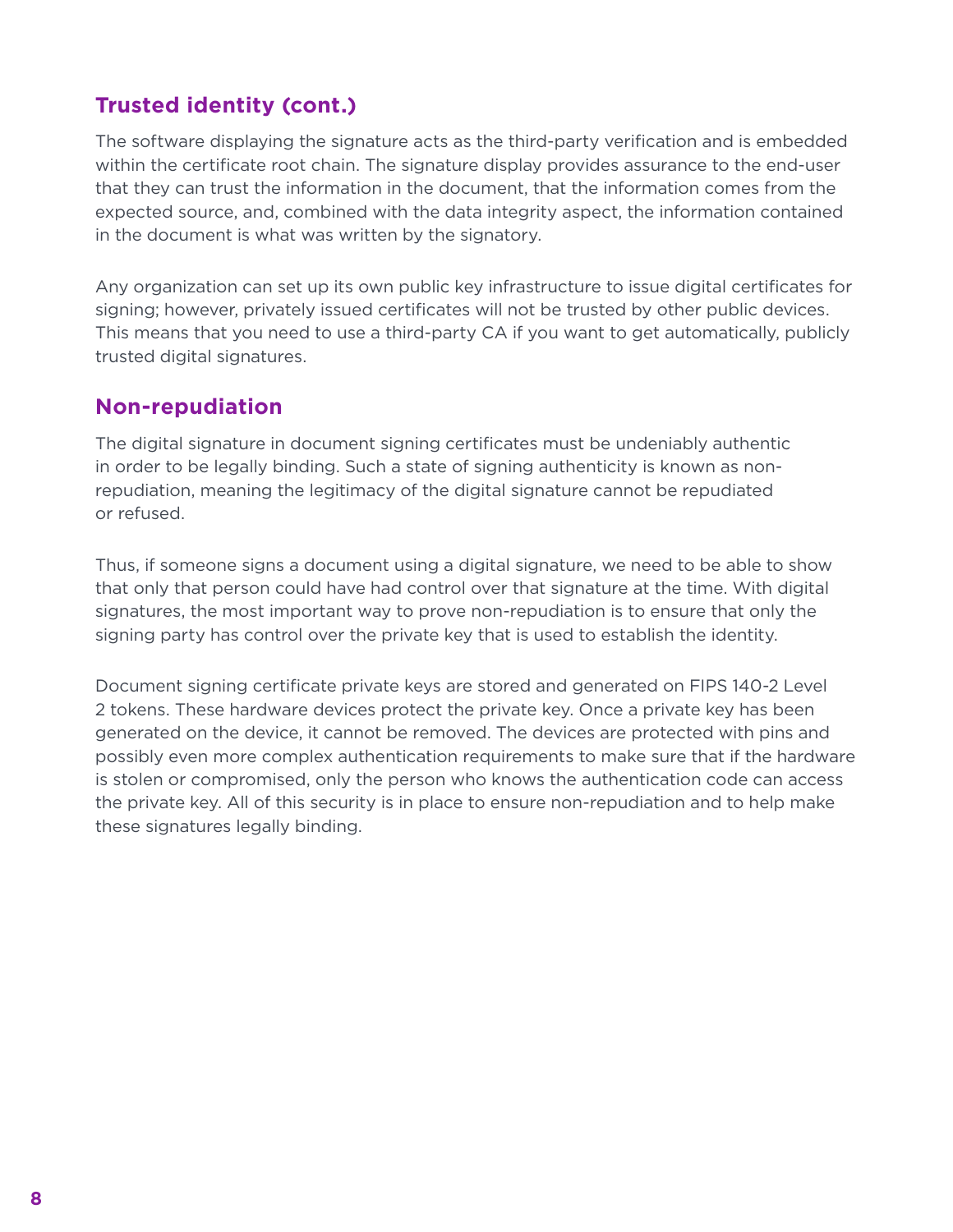### **Lifetime authentication**

CAs are able to equip their document signing technology with the ability to maintain the validity of digitally signed documents for the document's lifetime. Any changes made to the document will render the digital signature invalid, signaling that the document has been changed and making any agreements and digital signatures in the previous document also invalid on the newly changed document.

#### **Revocation**

Digital certificates can be revoked if the user thinks their identity or the certificate's private key has been compromised. Revocation will invalidate the signature from any future use. Software that supports digital signatures will perform a revocation check when the document is opened. The signature will contain a link where the software can go and perform the check. If the revocation service returns a response that the certificate and signature have been revoked after the signature was applied to the document, the signature will appear as invalid with a number of visual indicators in the document.

#### **Timestamping**

When a digital signature is applied to a document, a digital timestamp may follow. The timestamp will show the exact time and date that the document was signed. Timestamping is critical when it comes to supporting signature revocation and making sure that signatures are valid well after the certificate has expired.

When revoking a signature, the user is likely saying they do not want their signature to be used in the future to sign any documents. If their previously signed documents have been timestamped, those signatures will remain valid. Digital certificates have validity periods and do expire. Timestamping ensures that signatures remain valid even after the certificate itself has expired, allowing for long-term digital signatures to be used on documents.

#### **Digital signature laws**

Business in the digital age moves very quickly. Laws surrounding the validity of digital signatures have been enacted to recognize their place as a credible technology that improves business efficiency. The United Nations signed the UNCITRAL Model Law on Electronic Commerce in 1996, which led several nations to develop their own digital signature laws such as the U.S. Federal ESIGN Act, GLBA, HIPAA, PCI DSS, and the US-EU Safe Harbor Framework.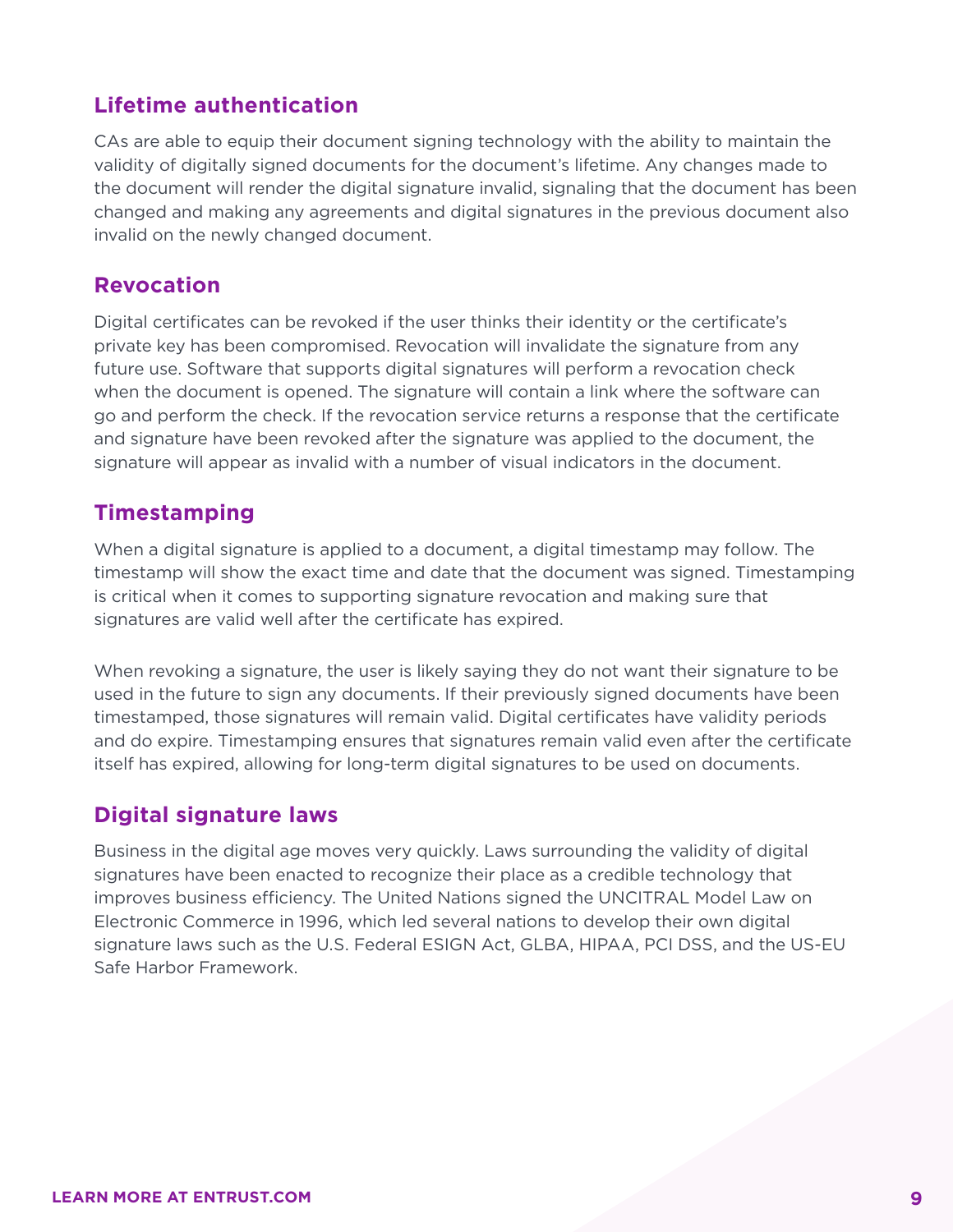# Real-world use cases

### **Banks**

One of the largest financial institutions in Canada uses document signing certificates to create an efficient and secure process to allow its customers to easily apply for new financial services.

The financial institution offers new financial services in bulk to its customers. After the customer fills out a form to apply for the financial service and digitally signs it, the financial institution emails back a completed copy that has been digitally signed by its approval team. The digital signature process allows the financial institution to provide a higher level of security and save money by reducing the amount of paper and mailing traditionally required for a financial services application. Additional security is provided in this case because the document cannot be modified after it has been signed.

### **Green office initatives**

Document signing certificates are paperless, which reduces the cost and environmental impact of doing business with print and paper. Additionally, document signing certificates are a great solution for paperless backup and archiving of digital documents.

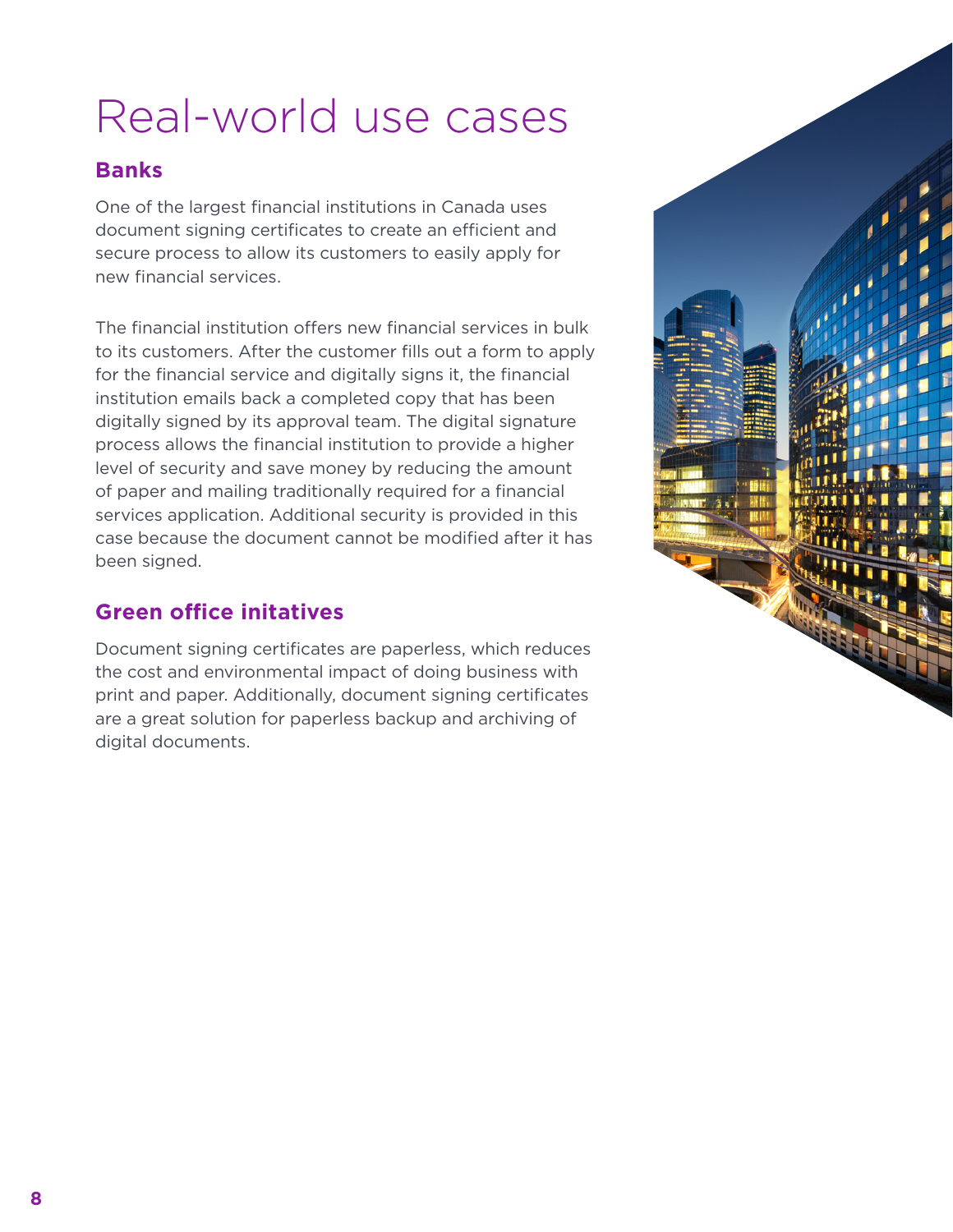### **Efficiency**

In many cases, organizations that are not using digital signatures or a digital document workflow have to spend a great deal of time each day signing documents and delivering them electronically. A good example might be an internal employee who needs to apply for a corporate credit card. The employee would receive the form to apply by email, print off the form, sign it with a physical signature, scan the document, and email it back to their finance department for processing. With a digital document workflow that supports digital signing, this whole process could be completed without having to print or scan any documents. In industries where signing occurs frequently, such as health care, real estate, and finance, this can help save countless hours per year.

#### **Universities**

Some universities leverage document signing certificates as a way to digitally sign student transcripts. Getting a transcript can be a painful, slow, and expensive process. Typically, students must either physically go into the registrar's office or request a transcript online. The registrar must then print the transcript, stamp it with a special seal to prove authenticity, and deliver the document back to the student. There is also usually a cost associated with requesting a transcript. Using a digital signature allows pioneering universities to return the transcript as a digitally signed PDF document. The student can get their transcript in seconds, at a much lower cost, and the university can also reduce their own cost and manual work while providing a more secure version of the transcript.

#### **Government entities**

Many federal, state, and local government entities have mandated that engineering and architectural documents be digitally signed.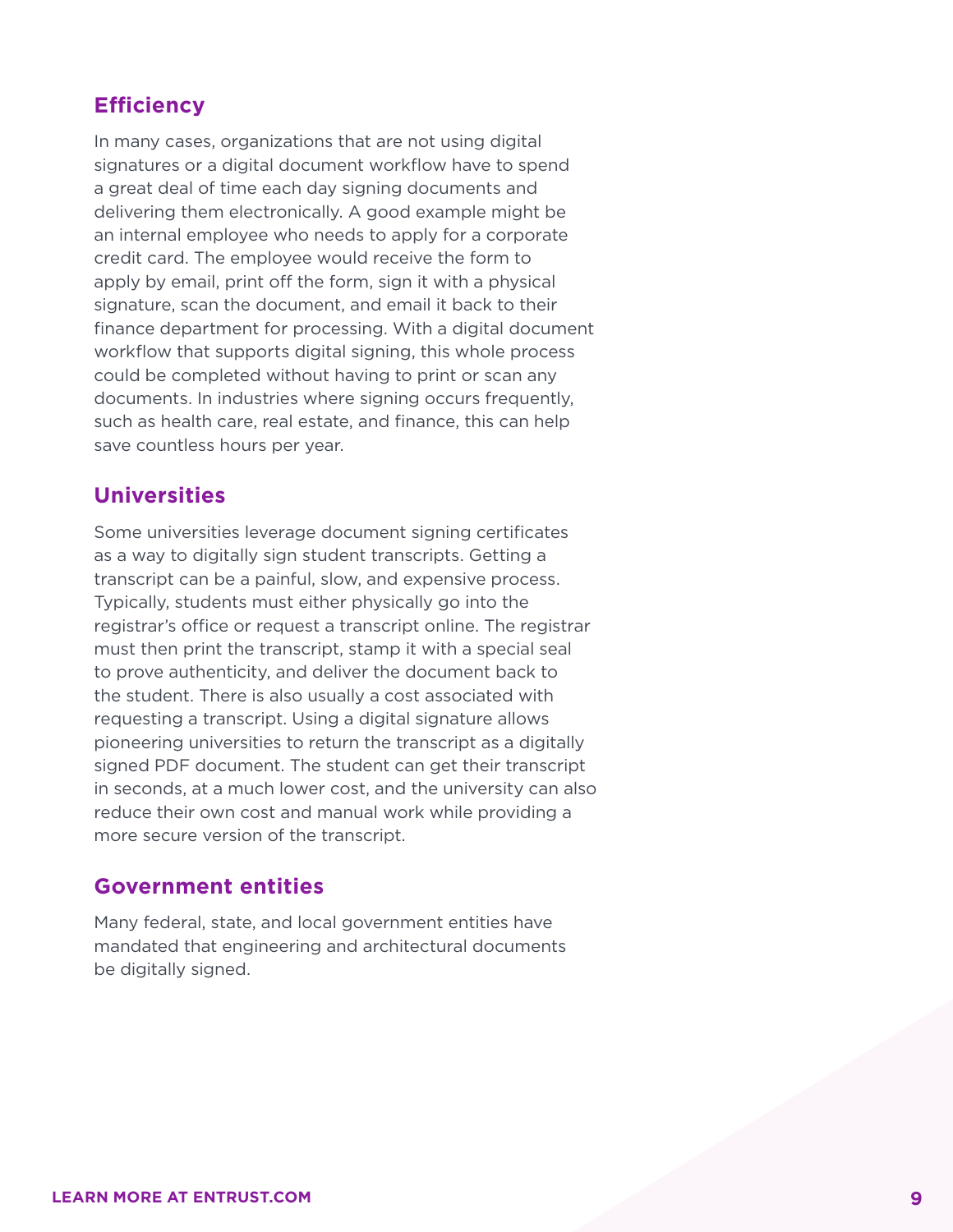### Five key takeaways

**1.** Digital signatures provide data integrity and identity assurance in a way that is much more secure than traditional handwritten signatures — including visual indicators of trust as shown below:



This document has been altered or tampered with since signing.

**2.** Document signing certificates offer a means to digitally sign Microsoft, Adobe, and other types of documents to enable users to efficiently authenticate documents. Document signing certificates eliminate the need to print, sign, scan, and email documents that need to be signed.

**3.** Document signing certificates are secure and reliable in that they are timestamped and non-reputable. There are laws all over the world that allow digital signatures to be legally binding.

**4.** Any document signed with a document signing certificate that is tampered with is no longer valid. Visual notification will be provided to the end-user that something has changed in the document since the author signed it.

**5.** Document signing certificates grant an added layer of mobility for those who use them, allowing large institutions to engage in business agreements with their customers, employees, and/or members in a fast, secure, and efficient manner.